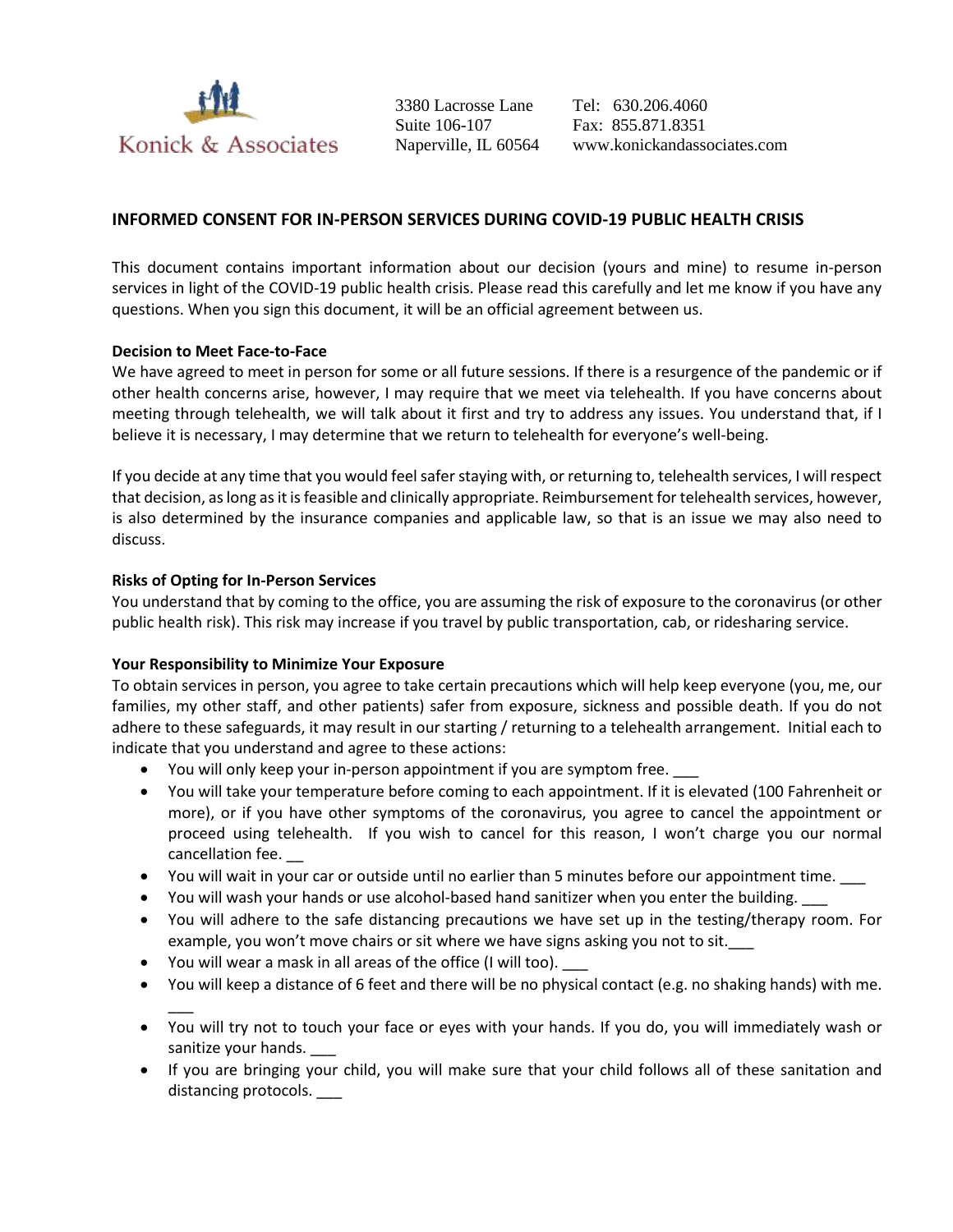- You will take steps between appointments to minimize your exposure to COVID.
- If you have a job that exposes you to other people who are infected, you will immediately let me and my staff know.
- If your commute or other responsibilities or activities put you in close contact with others (beyond your family), you will let me and my staff know.
- If your or a resident of your home tests positive for the infection, you will immediately let me and my staff know. We will then resume treatment via telehealth or reschedule your assessment to a later time.\_\_\_

I may change the above precautions if additional local, state or federal orders or guidelines are published. If that happens, we will talk about any necessary changes.

# **My Commitment to Minimize Exposure**

My practice has taken steps to reduce the risk of spreading the coronavirus within the office and we have shared these with you in writing through the secure client portal. Please let me know if you have questions about these efforts.

## **If You or I Are Sick**

You understand that I am committed to keeping you, me, my staff and all of our families safe from the spread of this virus. If you show up for an appointment and I believe that you have a fever or other symptoms, or believe you have been exposed, I will have to require you to leave the office immediately. We can follow up with services by telehealth as appropriate.

If I or my staff test positive for the coronavirus, I will notify you so that you can take appropriate precautions.

## **Your Confidentiality in the Case of Infection**

If you have tested positive for the coronavirus, I may be required to notify local health authorities that you have been in the office. If I have to report this, I will only provide the minimum information necessary for their data collection and will not go into any details about the reason(s) for our visits. By signing this form, you are agreeing that I may do so without an additional signed release.

#### **Informed Consent**

This agreement supplements the general informed consent/business agreement that we agreed to at the start of our work together.

\_\_\_\_\_\_\_\_\_\_\_\_\_\_\_\_\_\_\_\_\_\_\_\_\_\_\_\_\_\_\_\_\_\_ \_\_\_\_\_\_\_\_\_\_\_\_\_\_\_\_\_\_\_\_\_\_\_\_\_

\_\_\_\_\_\_\_\_\_\_\_\_\_\_\_\_\_\_\_\_\_\_\_\_\_\_\_\_\_\_\_\_ \_\_\_\_\_\_\_\_\_\_\_\_\_\_\_\_\_\_\_\_\_\_\_\_

Your signature below shows that you agree to these terms and conditions.

Patient/Client (Ages 12 and older) Date

Parent or Guardian (for clients under 18 years of age) Date